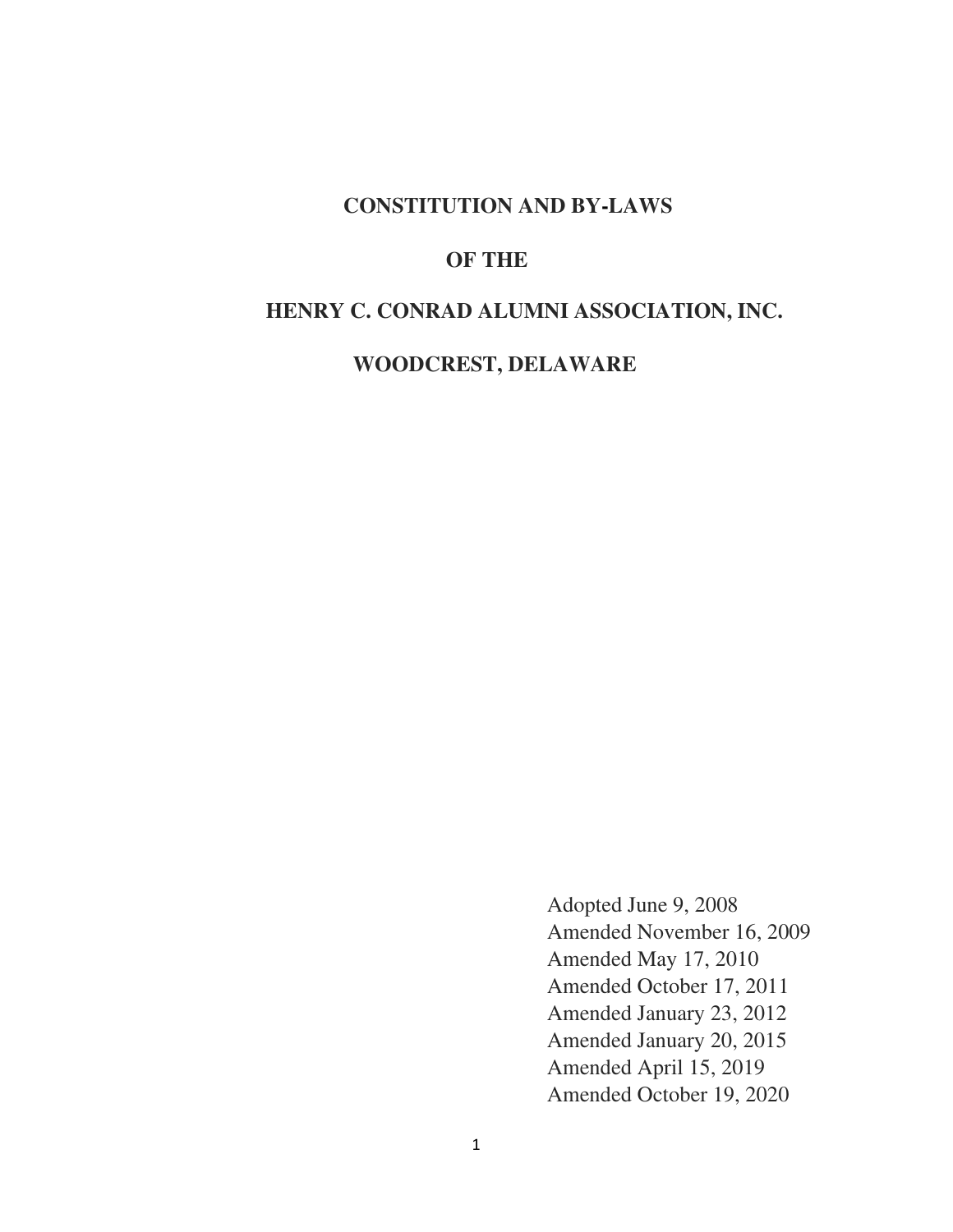# **Constitution**

# **Table of Contents**

# **Henry C. Conrad Alumni Association, Inc.**

| Article I: Name, Office, Purpose, Mission, Statements, Objectives,<br>Rights and Powers, Prohibited Activities | 3              |
|----------------------------------------------------------------------------------------------------------------|----------------|
| Article II: Membership                                                                                         | $\overline{4}$ |
| Article III: Elected Offices, Board of Directors and Committee Chairs                                          | $5^{\circ}$    |
| Article IV: Election of Officers and Appointments                                                              | $5^{\circ}$    |
| <b>Article V: Meetings</b>                                                                                     | 6              |
| Article VI: Quorum                                                                                             | $\tau$         |
| Article VII: Amendments to the Constitution                                                                    | $\tau$         |
| Article VIII: Roberts Rules of Order                                                                           |                |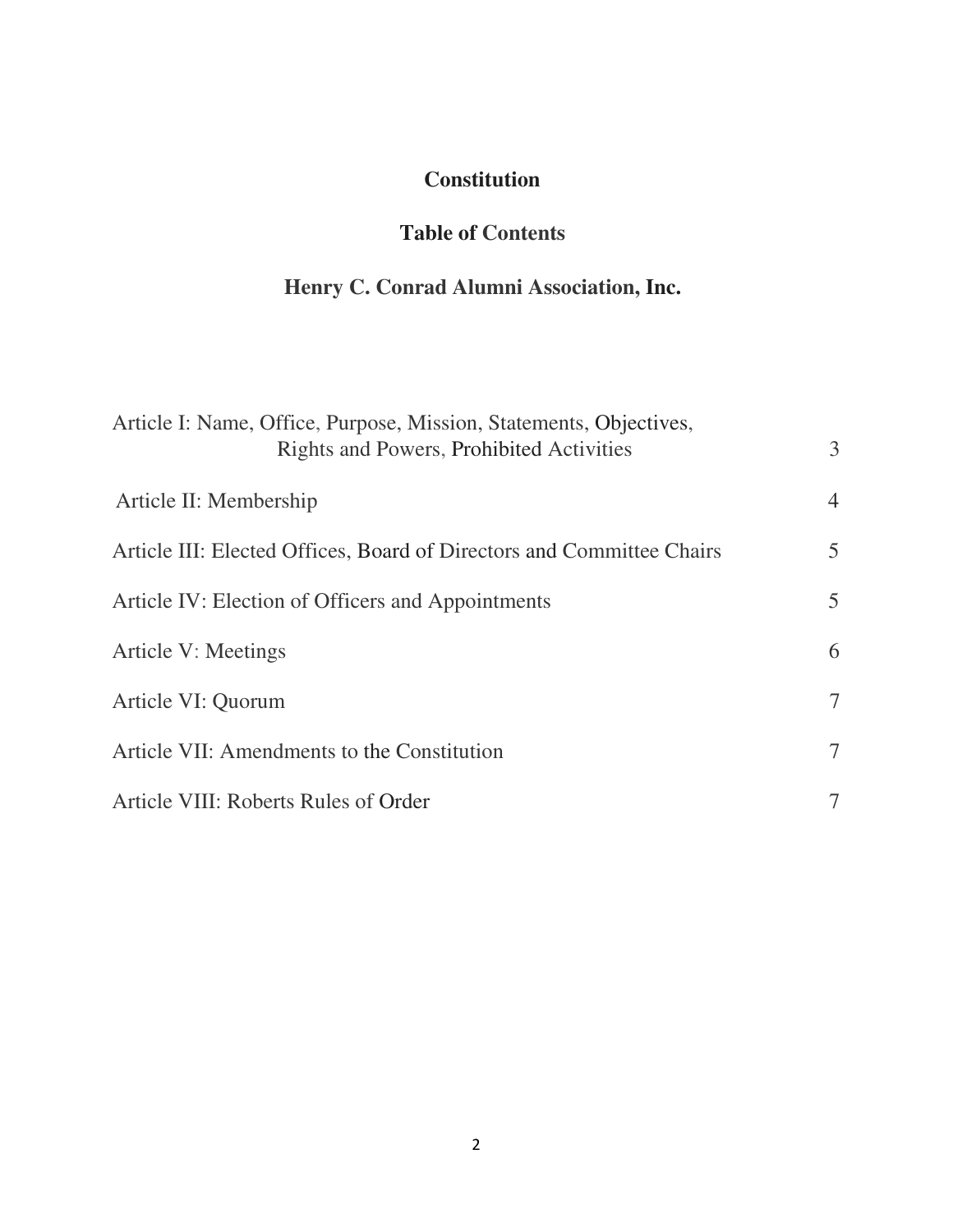#### **CONSTITUTION**

#### **Henry C. Conrad Alumni Association, Inc.**

# **Article I: Name, Office, Objective, Rights and Powers, Prohibited Activities**

#### **Section 1: Name**

This organization shall be registered with the State of Delaware and New Castle County as a Not-For-Profit Corporation and be known as the Henry C. Conrad Alumni Association, Inc., herein referred to as the "Association". Approved abbreviations of the organization shall be "Conrad Alumni Association'', "Conrad High School Alumni Association", "CAA", or "HCCAA".

#### **Section 2: Office**

The official address of the Association shall be:

Henry C. Conrad Alumni Association, Inc. P.O. Box 3398 Newport, Delaware 19804

#### **Section 3: Purpose: Mission Statement & Vision Statement**

Mission Statement: The Henry C. Conrad Alumni Association, Inc. exists to support the Conrad Schools of Science while preserving and restoring the former Henry C. Conrad High School legacy, with the hope to reenergize the commitment to the school and community at large.

Vision Statement: The Henry C. Conrad Alumni Association, Inc. wants everyone to understand through our actions the true meaning of "Love and Honor" to Conrad.

The Association is organized exclusively for the exempt purposes set forth in Section  $501(c)(3)$  of the Internal Revenue Code, or corresponding section of any future federal tax code.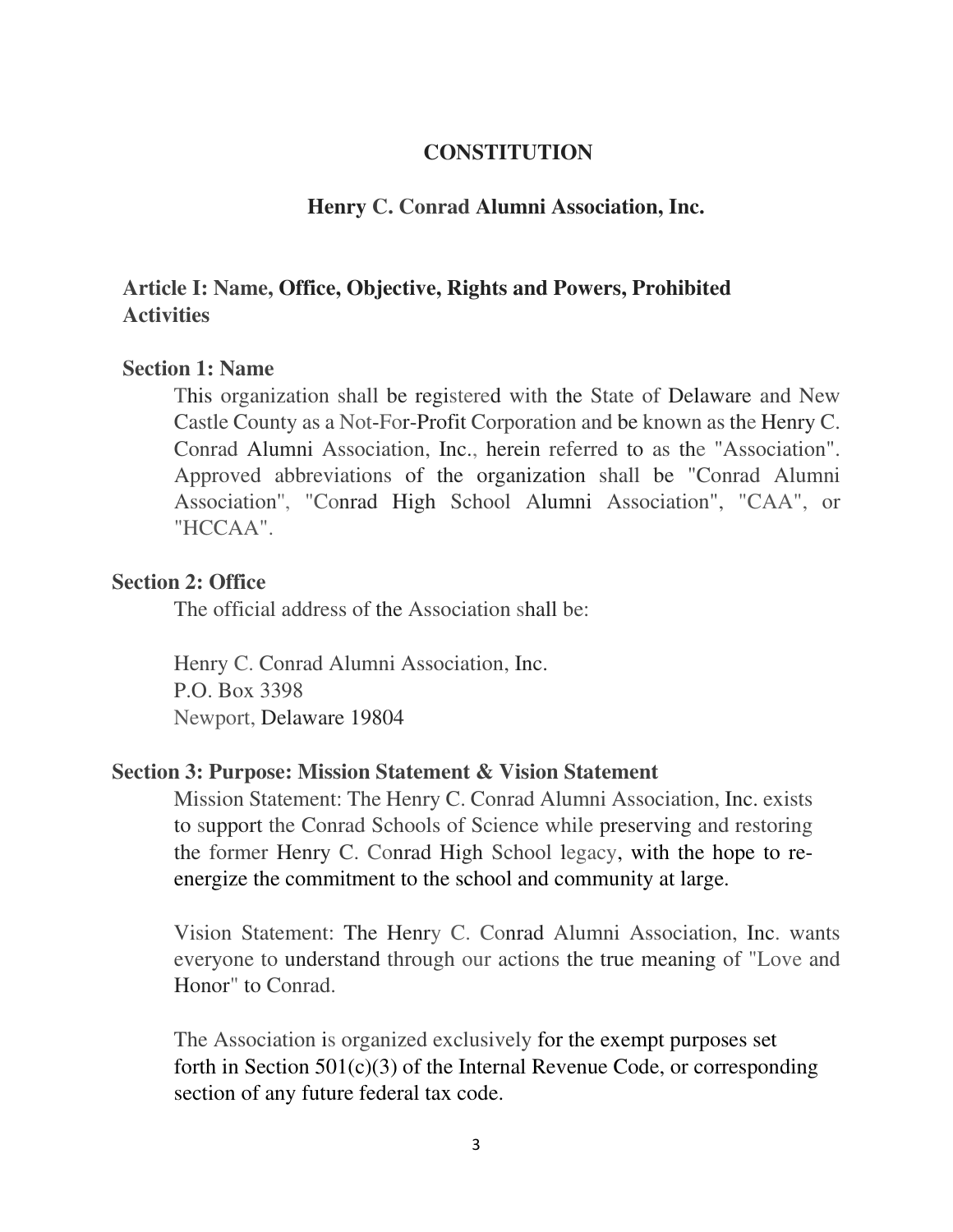# **Section 4: Objectives**

The objectives of the Association are listed below and will be annually reviewed and revised if necessary. They are:

- a. Establish a cohesive and efficient organization ready to promote awareness and support traditions of the new high school, while restoring and preserving the "Love and Honor" of the old school's tradition.
- b. Re-establish and sustain the excellent reputation of the high school and to recognize and appreciate the diversity of its students and alumni.
- c. Encourage alumni to join and volunteer their time to support fundraising and other activities for the benefit of the high school.

# **Section 5: Rights and Powers**

The Association may hold or dispose of property, real or personal, as may be given, devised or bequeathed to it or entrusted to its care and keeping; may purchase, acquire and dispose of such property as may be necessary to carry out the purposes of the Association; and may manage, control and utilize the same subject to the provisions of its certificate of incorporation and the laws of the State of Delaware.

# **Section 6: Prohibited Activities**

- a Absolutely refrain from participating in the political campaigns of candidates for local, state or federal office.
- b Absolutely ensure that its assets and earnings do not unjustly enrich board members, officers, key management employees, or other insiders.
- c Not further non-exempt purposes (such as purposes that benefit private interests) more than insubstantially.
- d Not operate for the primary purpose of conducting a trade or business that is not related to its exempt purpose(s).
- e Not engage in activities that are illegal or violate fundamental public policy.
- f Association must restrict its legislative activities.

# **Article II: Members**

# **Section 1: Eligibility**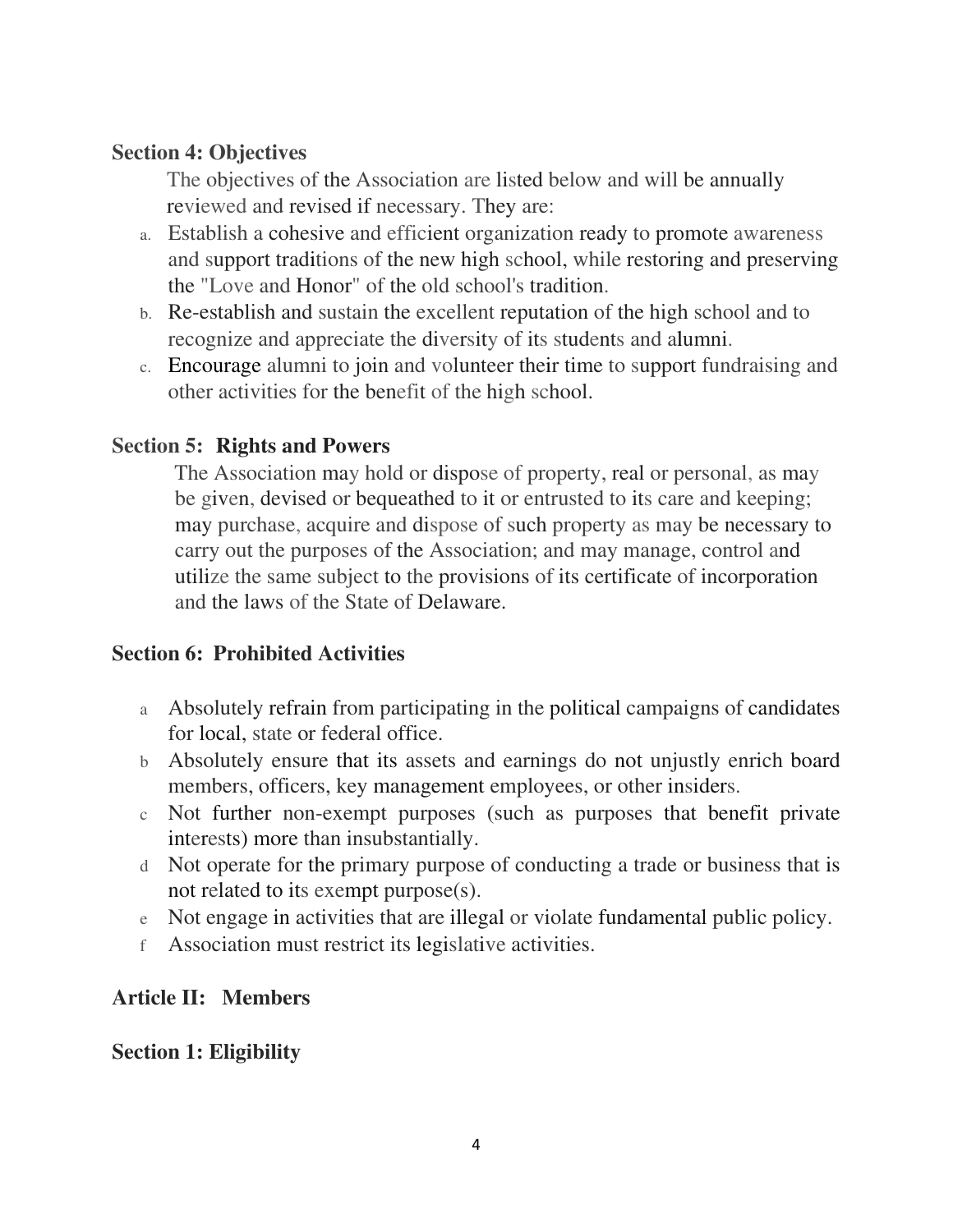All alumni are eligible for membership. An alumnus includes any person who attended Henry C. Conrad High School, Conrad Junior High School, Conrad Middle School or The Conrad Schools of Science.

# **Article III: Elected Offices, Board of Directors, and Committee Chairs Section 1: Elected Offices**

The elected offices of the Association shall consist of:

President Vice President **Secretary** Treasurer Sergeant-at-Arms

## **Section 2:** Board of Directors

The maximum number of directors shall be at seven (7), but in no case less than three (3) as may be designated from time to time by resolution of a majority of the entire Officers and Board of Directors.

### **Section 3: Committee Chairs**

The President will make appointments to the Committee Chairs with the input and approval of the members present.

# **Article IV: Election of Officers and Appointments Section 1: Eligibility to Hold Office**

Only active members in good standing, who have been an active member for one (1) year, are eligible to hold office. No active member can hold more than one elected office.

#### **Section 2: Nominations for Office**

- a. Nominations will be held at the April regular meeting.
- b. Nominations shall be made from the floor. Only active members in good standing may make nominations.
- c. No active member shall be nominated from the floor unless present at the nominations, or unless the Member has given written consent to the Secretary prior to the meeting.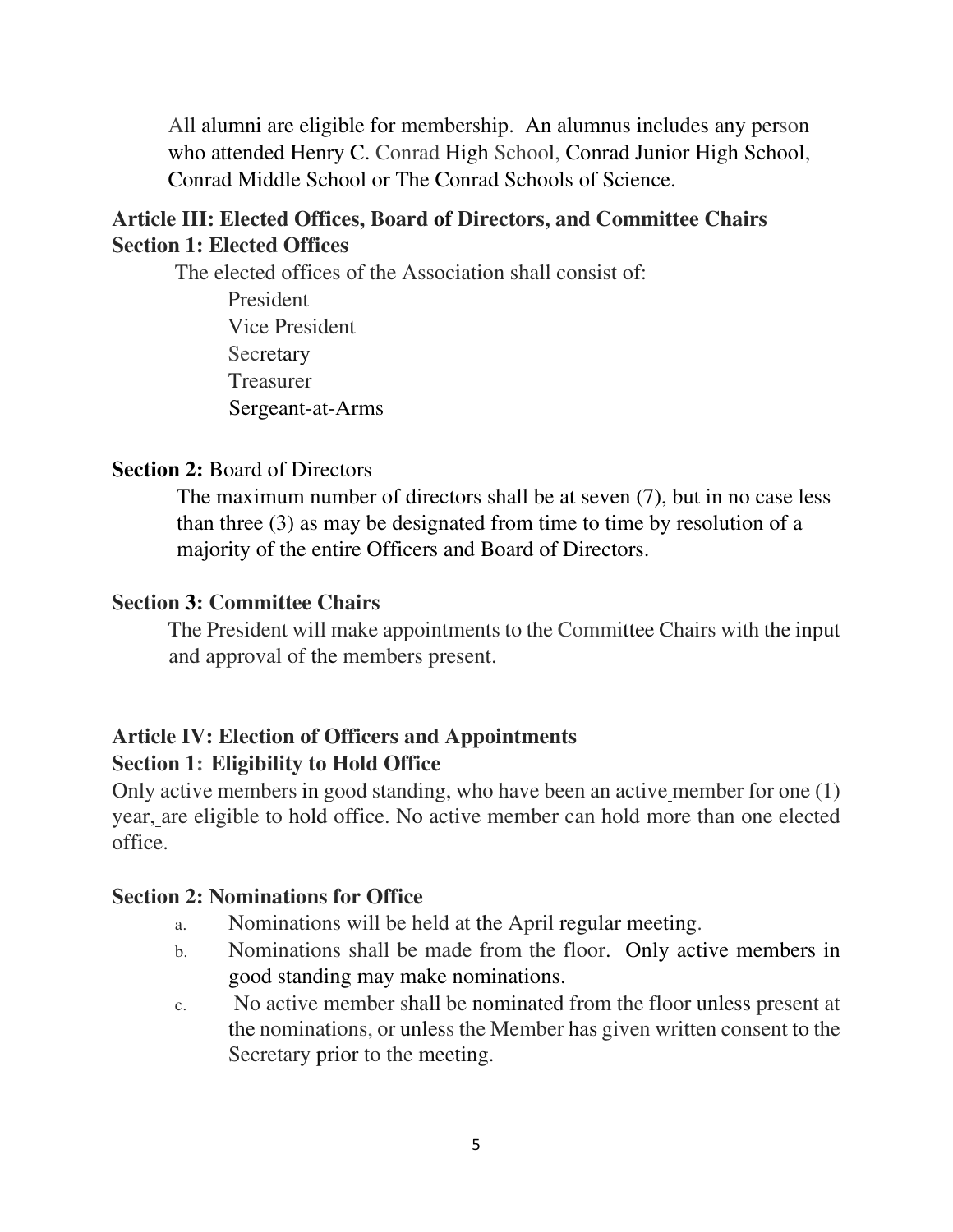d. Any nominee wishing to withdraw their name from the nomination may do so verbally at the time their name is presented or notify the Secretary in writing prior to the election.

# **Section 3: Elections**

- a. Election of officers shall be held at the May meeting. Elections will be held after new business.
- b. Voting shall be by a written or online ballot, received by the Secretary at or prior to the May meeting. The ballot may be dispensed with by unanimous vote when there is only one (1) candidate for an office.
- c. The candidate(s) receiving the highest number of votes shall be declared elected. In the event a candidate, having been elected, declines the office immediately, the candidate receiving the next highest number of votes will be declared elected, etc.

# **Section 4: Terms of Office**

- a. Terms of officers and committee chairs shall be two (2) years (July June)
- b. President and Secretary terms shall expire in even years.
- c. Vice President and Treasurer terms shall expire in odd years.
- d. Sergeant at Arms term shall be 3 years.

# **Section 5: Vacancies**

- a. In the event the office of President becomes vacant due to resignation, disability, death, etc., the Vice President shall assume the duties of the President and fulfill the remainder of the term.
- b. All other vacancies of elected officers shall be fulfilled by a special nomination and election at the next regularly scheduled meeting at which the Association receives notice of the vacancy.
- c. Any Officer who is absent from three (3) consecutive regular meetings, without a legitimate reason accepted by the Board of Directors, may have their offices declared vacant by action of the Board of Directors. The vacancy shall be filled according to Section 5b.

# **Article V: Meetings**

# **Section 1: Regular Meetings**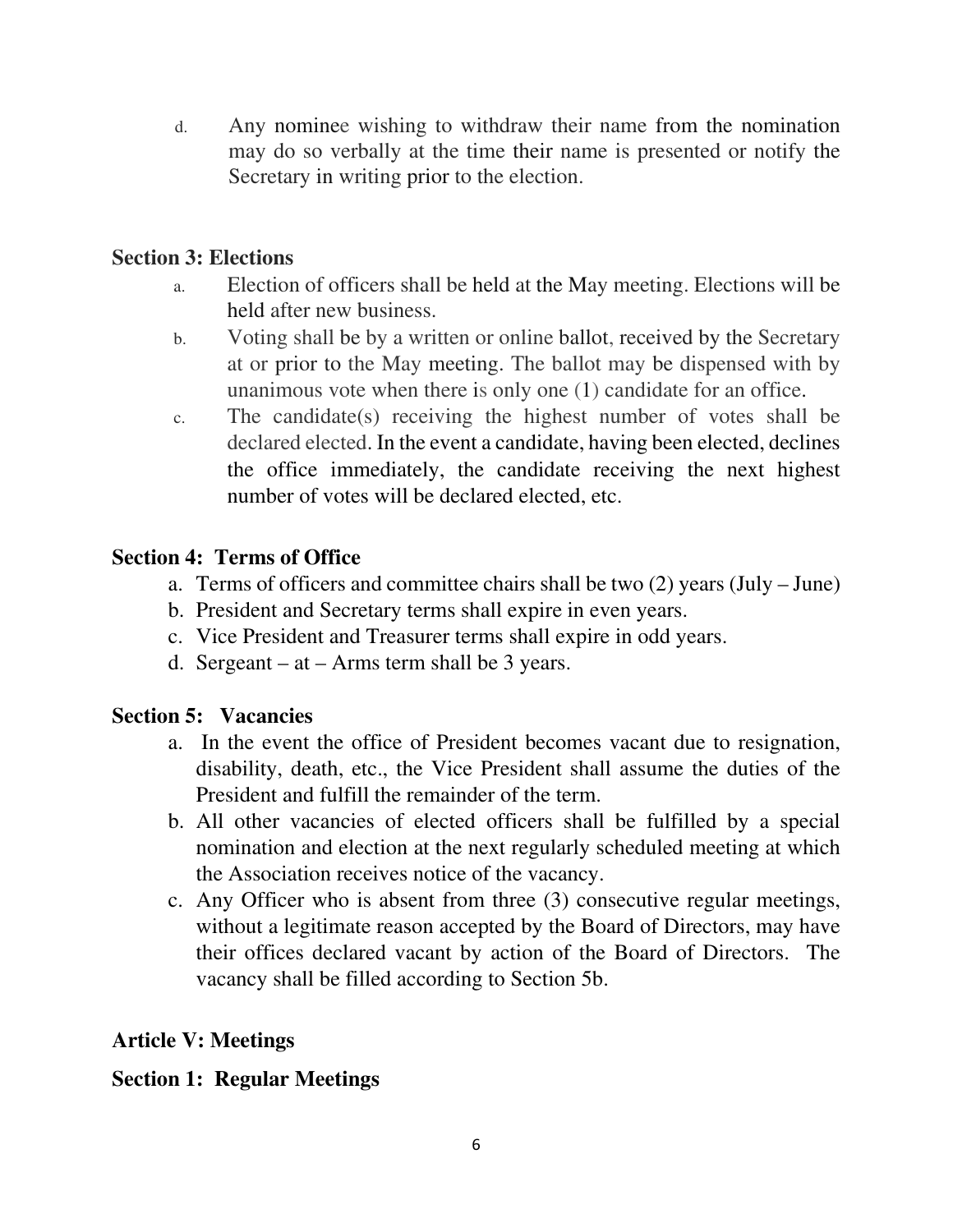A regular meeting shall be held monthly as defined in the By-Laws.

## **Section 2: Special Meetings**

A special meeting may be called as stipulated in the By-Laws.

## **Article VI: Quorum**

Ten (10) members of the Membership shall constitute a quorum for the transaction of business at any regular or special meeting. The Association shall not dissolve as long as ten (10) Active or Life Members are willing and able to continue it.

# **Article VII: Amendments to the Constitution**

This Constitution may be amended as follows:

- a. The proposed amendment must be presented to the membership in writing, signed by seven (7) Active or Life Members, at a regularly scheduled meeting. The proposed amendment will be read, and at that time the Membership present will establish a date of a review meeting. At least one (1) of the signers of the proposed amendment must be present at the Membership review meeting.
- b. At the next regularly scheduled meeting, the Membership present shall report to the Membership with a recommendation. The amendment will then be presented for consideration for adoption by a 2/3 vote of the Membership, a quorum being present. If a *2/3* vote is not received, the amendment will be rejected. Meeting minutes will reflect the final outcome of the vote. No other notification will be made to amendment sponsors.

## **Article VIII: Roberts Rules of Order**

Any situation not specially covered in this Constitution shall be governed by Roberts Rules of Order Newly Revised.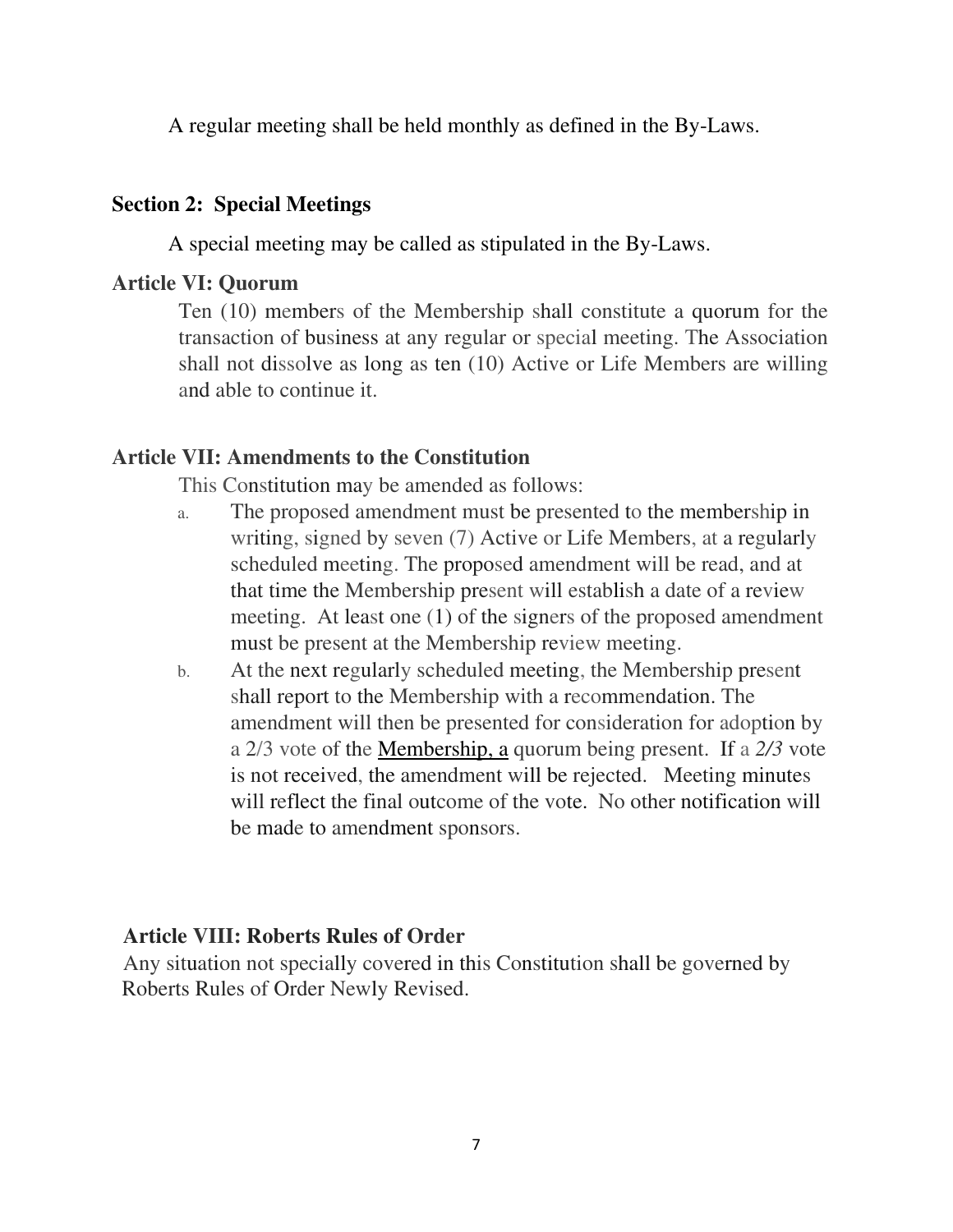# **By-Laws**

# **Table of Contents**

| By-Law 1: Meetings                                                    | 9  |
|-----------------------------------------------------------------------|----|
| By-Law 2: Qualification and Application for Membership                | 10 |
| By-Law 3: Active and Life Membership                                  | 10 |
| By-Law 4: General Qualifications for Elected Officers & BOD           | 11 |
| By-Law 5: General Duties of the Elected Officers & Board of Directors | 11 |
| By-Law 6: Duties of the President                                     | 12 |
| By-Law 7: Duties of the Vice President                                | 13 |
| By-Law 8: Duties of the Secretary                                     | 13 |
| By-Law 9: Duties of the Treasurer                                     | 14 |
| By-Law 10: Duties of the Sergeant-At-Arms                             | 14 |
| By-Law 11: Executive Committee                                        | 15 |
| By-Law 12: Board of Directors                                         | 15 |
| By-Law 13: Membership Committee                                       | 15 |
| By-Law 14: Communications/Publicity Committee                         | 16 |
| By-Law 15: Fundraising/Events Committee                               | 16 |
| By-Law 16: Financial Accountability Committee                         | 17 |
| By-Law 17: Museum/Historical Committee                                | 18 |
| By-Law 18: Ad Hoc Committees                                          | 18 |
| By-Law 19: Amendment of By-Laws                                       | 18 |
| By-Law 20: Construction & Terms                                       | 19 |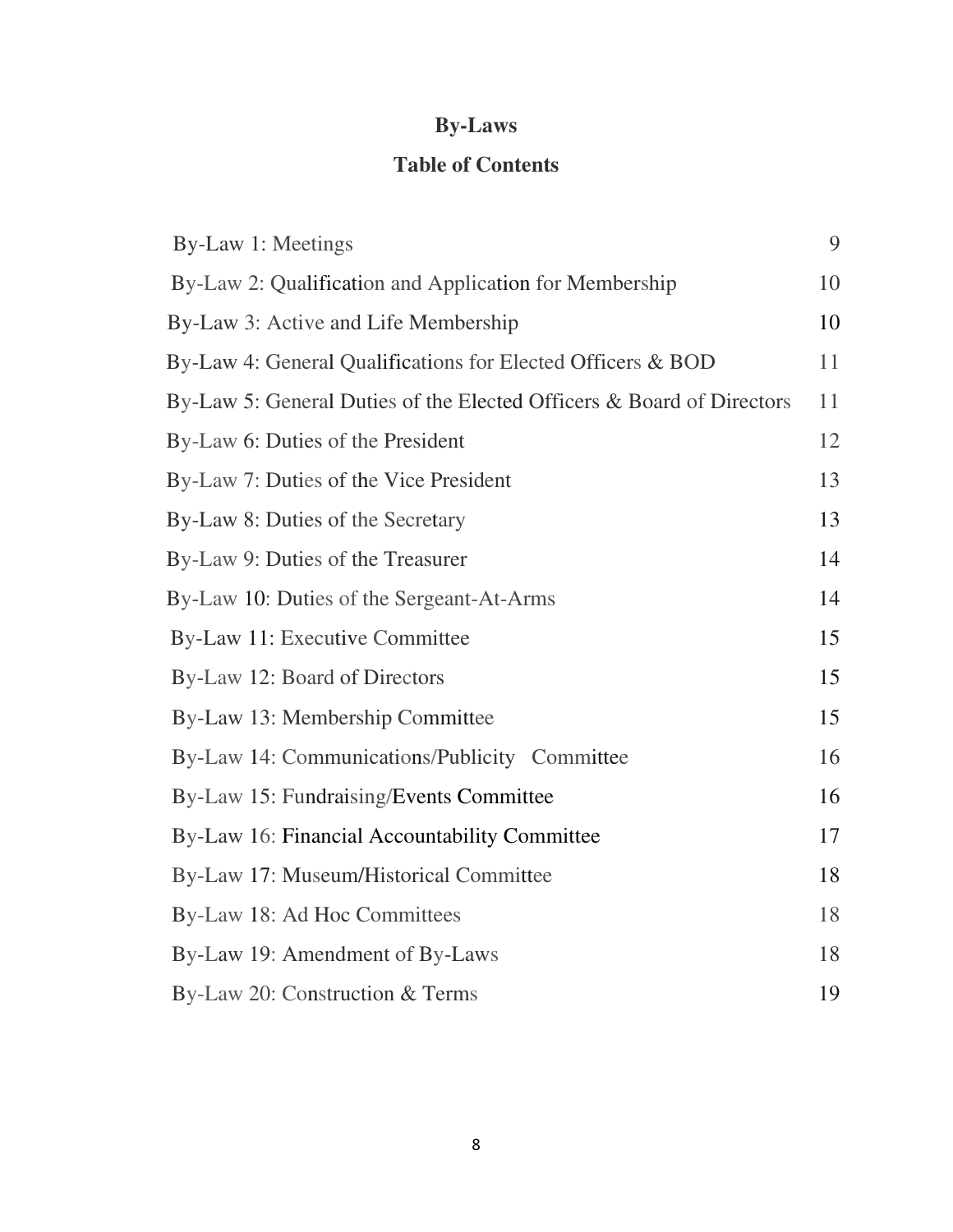# **BY-LAWS**

# **Henry C. Conrad Alumni Association Inc.**

# **By-Law 1: Meetings**

### **Section 1: Regular Meetings**

- a. Regular Meetings of the full Association shall be held on the third Monday of every month at 6:00 pm except for January and February where the third Monday is a Federal Holiday. The January and February meetings will be held on the fourth Monday of those months. Variations of the meeting date must be approved by a majority vote of the Members present. Changes to the regularly scheduled meeting dates or times will be recorded in the Minutes and posted on the Association website.
- b. Regular meetings will be held at Conrad Schools of Science in the library.
- c. Order of business for regular meetings:
	- 1. Minutes of the previous meetings(s).
	- 2. Financial report.
	- 3. Reports of standing committees.
	- 4. Reports of special committees.
	- 5. Unfinished business.
	- 6. New business.
	- 7. Nominations (April) and Elections (May).
	- 8. Items for the good of the Association.

#### **Section 2: Special Meetings**

The President shall call a special meeting whenever requested by a majority of the Membership or a written petition by ten (10) Active or Life Members. The time, place and subject of the meeting will be stated in the call and each member in good standing shall be notified by email by the Secretary at least forty-eight (48) hours prior to the meeting. Only the stated business may be brought to the floor and discussed.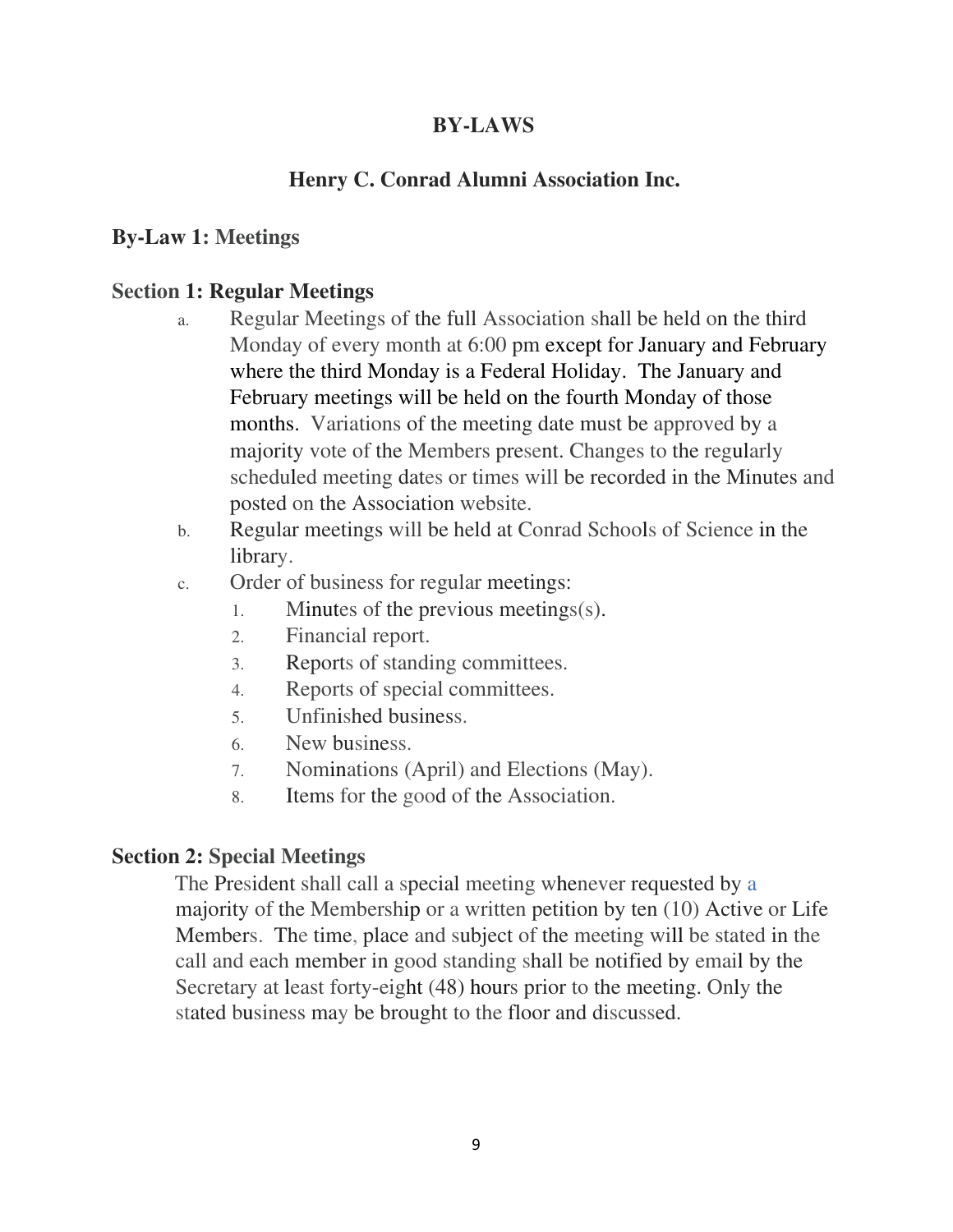# **By-Law 2: Qualifications and Application for Membership**

### **Section 1: Qualification**

Any person meeting the requirements for membership as stated in Article II, Section 1 of the Constitution is eligible to apply for membership.

## **Section 2: Applications**

Any person meeting the Qualification shall sign up for membership in the Association via its website.

# **By-Law 3: Active and Life Memberships**

## **Section 1: Qualifications**

An Active Member is a member who:

- a. has signed up via the website, email or in person at a meeting;
- b. is eligible to vote on Association matters
- c. is eligible to hold office or Committee chairmanship
- d. is not under suspension.

# **Section 2: Life Member Qualification**

A Life Member is a member who:

- a. Is an Active Member as described in Section 1 and has been an Active Member of the Association for ten (10) or more consecutive years OR
- b. Been awarded Life Member status (Honorary Life Member).

## **Section 3: Participation**

Only Active and Life Members may participate in meeting discussions, nominate members for office, hold office, and vote.

## **Section 4: Voting**

Active Members in good standing attending 4 out of the last 12 scheduled meetings are eligible to vote on all business brought before the membership at monthly meetings and other voting venues.

Members who volunteer may be awarded voting eligibility by earning credit for their service. These credits will be recorded to the member's attendance log and can be utilized as part of the meeting requirement previously mentioned.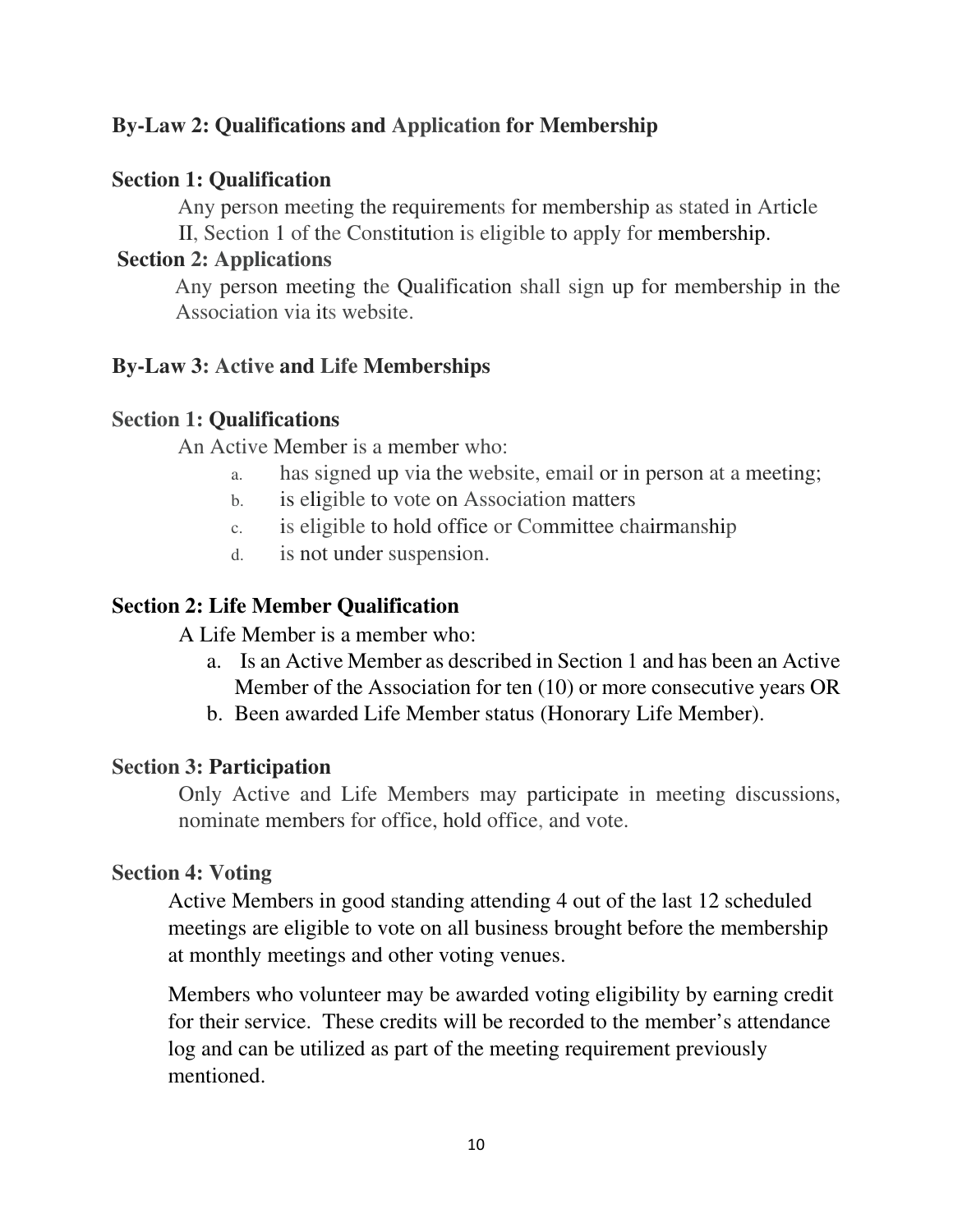Volunteer credits may be earned as follows:

- a. Committee members who attend one (1) committee meeting will receive credit for one (1) regular meeting.
- b. Event volunteers will receive credit for one (1) regular meeting.

# **By-Law 4: General Qualification for Elected Officers & Board of Directors**

### **Section 1: Eligibility to Hold Office**

To be nominated, elected or appointed to the office of President, Vice President, Secretary, Treasurer, Sergeant at Arms or Board of Directors a member must:

a. have been an Active Member for at least one (1) years or be a Life Member;

b. be a member in good standing.

# **By-Law 5: General Duties of the Elected Officers & Board of Directors**

## **Section 1: Attendance**

All Elected Officers and Board of Directors must attend (50%) of all regularly scheduled meetings. Failure to meet this requirement without a reason acceptable to the other Officers & Board of Directors, shall make the Officer ineligible for re-election the next term.

## **Section 2: Transition of Office**

All Officers and Directors, upon completion of their term in office, must immediately turn over all Association property (pertaining to their office) to their successor.

#### **Section 3: Disbursement Authorization**

a. All Association checks must be signed by the Treasurer or the President.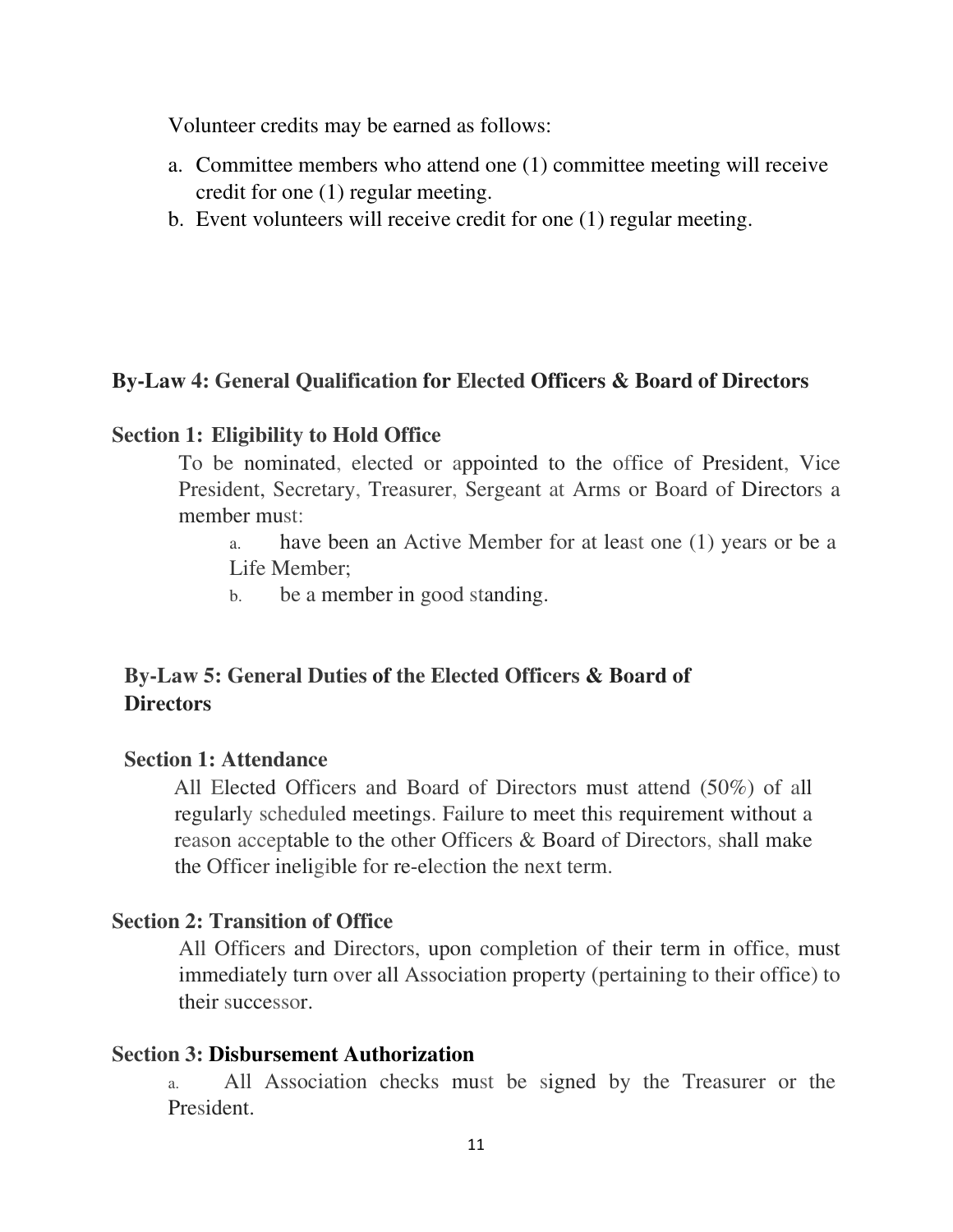b. The Treasurer, Secretary and all Committee Chairs are authorized to spend up to \$25 per month on Association business without approval from the Membership. Receipts must be presented to the Treasurer for reimbursement.

# **By-Law 6: Duties of the President**

# **Section 1: Entitlement**

The President is the Chief Executive Officer of the Association. That person shall, with the advice and consent of the Officers, Board of Directors and membership at large, exercise general supervision over the affairs of the Association during his or her tenure in office and shall perform such other duties as ordinarily incumbent upon the President.

# **Section 2: Responsibilities**

The President shall:

- a. Preside and maintain order at all Association meetings.
- b. Will vote only to break a tie vote.
- c. Call Special Meetings in accordance with the provision of By-Law 1.
- d. Appoint all Committee Chairs; oversee and serve as ex-officio member of all committees.
- e. Have the power to make commitments on behalf of the Association in the name of the Association; work in partnership with Conrad Schools of Science staff to ensure the Association honors its commitments.
- f. Approve all correspondence and communications to organizations other than Association members such as the news media and government agencies for the purpose of maintaining the objectives of the Association as stated in the Constitution.
- g. Oversee an annual evaluation.
- h. Assist in preparing meeting agendas.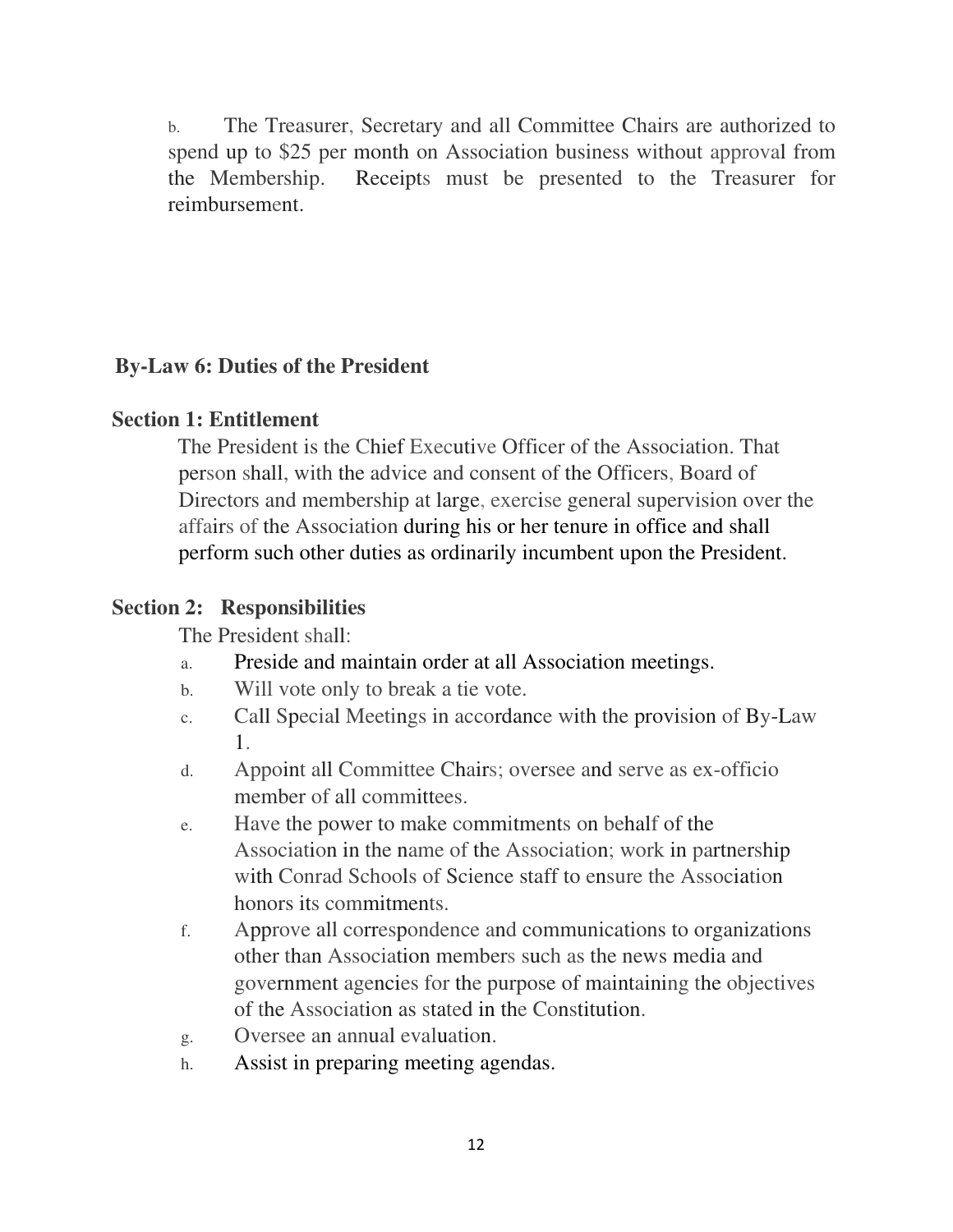#### **Section 3: Emergency Powers**

The President may take any actions necessary in the event of an emergency, without approval of the Board of Directors or the Membership, in order to maintain the safety of the members of the Association and any other persons involved in activities related to an Association activity. The President will remain accountable, to the extent of the terms of the Association's legal liability set forth in these By-Laws, for any actions so taken under the authority of this clause.

## **By-Law 7: Duties of the Vice President**

## **Section 1: Responsibilities**

a. The Vice President shall assume all duties of the President in his absence, disability or refusal to act. While acting in place of the President, the Vice President will have all powers of the President b. the Vice President shall perform all duties, for the good of the Association, as assigned by the President and shall attend all regular meetings.

c. The Vice President shall serve as an ex-officio member of all standing and special Committees in the absence of the President at such committee meetings.

## **By-Law 8: Duties of the Secretary**

#### **Section 1: Responsibilities**

a. The Secretary shall attend and keep accurate minutes of all Association meetings. He or she shall be the custodian of all Association non-financial records.

b. The Secretary shall prepare minutes which shall not include account balances and convey the minutes via email copy to all active members as well as anyone present at the meeting.

c. The Secretary shall assume the duties of the President and Vice President when neither are present.

d. The Secretary shall provide notice of meetings when and as required.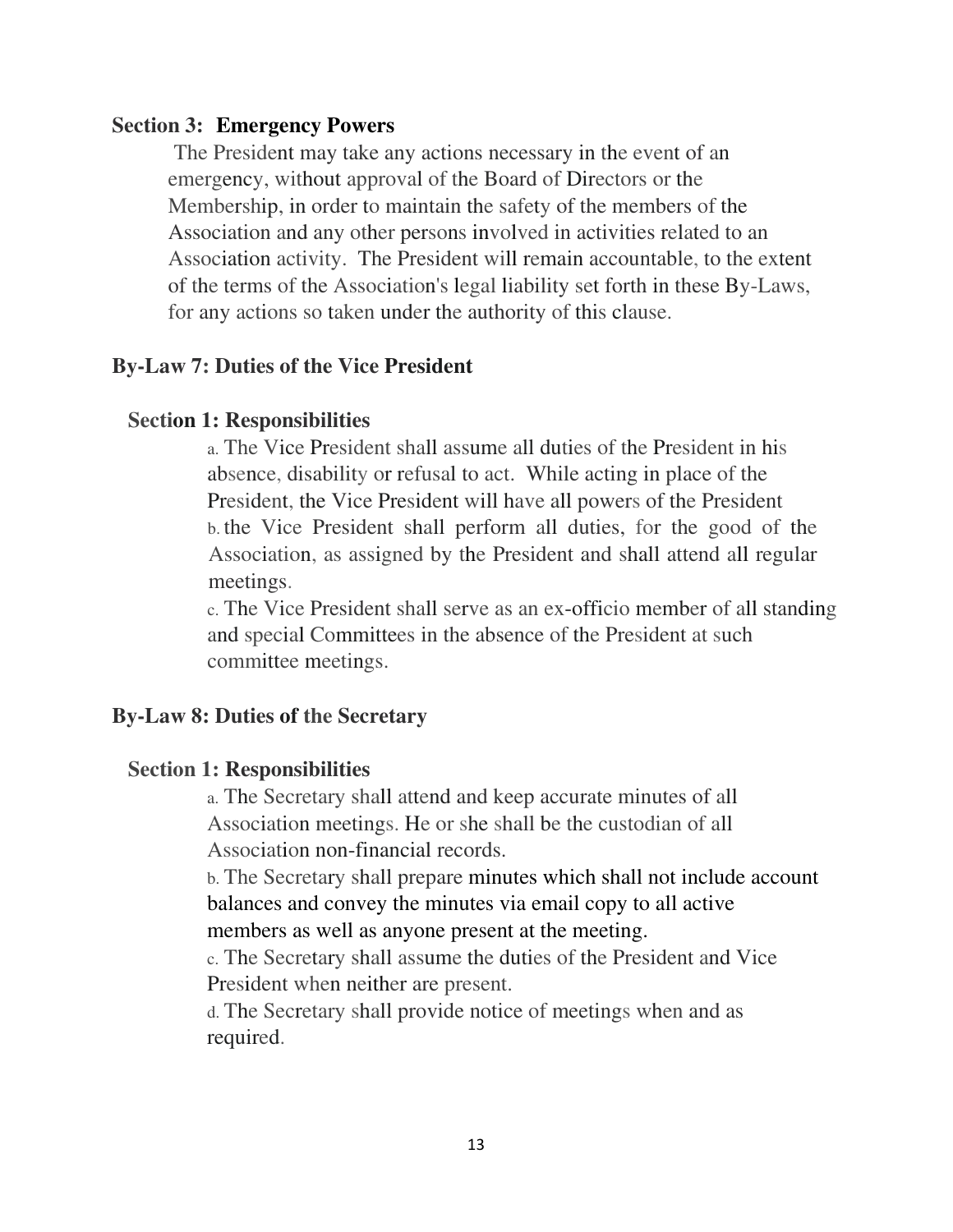e. The Secretary shall handle all administrative correspondence of the Association, with all outgoing correspondence having the approval of the President and the Executive Committee.

f. The Secretary shall ensure that all records are available at any Association meeting that he or she is unable to attend.

g. The Secretary shall perform all duties for the good of the Association as assigned by the President.

h. The Secretary shall maintain and keep the latest copy of the Constitution and By-Laws and all the documents pertinent to the Association and Incorporation with the exception of Treasurers documents and FAC documents.

#### **By-Law 9: Duties of the Treasurer**

#### **Section 1:**

#### **Responsibilities**

a. The Treasurer shall have custody of and responsibility for all monies and securities belonging to the Association.

b. The Treasurer shall keep complete and accurate records of financial transactions and conditions. The Treasurer must ensure that all expenditures are properly authorized and evidenced by a receipt and paid in a timely manner. All financial records will be subject to examination by the President, Executive Board, and Membership at any time.

c. The Treasurer shall make a financial report at each Association meeting and shall make any other reports that may be required by the President or the Membership.

d. The Treasurer shall understand financial accounting for non-profit organizations, shall file tax returns as applicable, and shall oversee and present an annual budget.

e. The Treasurer shall be a member of and work closely with the Financial Accountability Committee.

#### **By-Law 10: Duties of the Sergeant-at-Arms**

#### **Section 1: Responsibilities**

a. The Sergeant-at-Arms shall attend all meetings.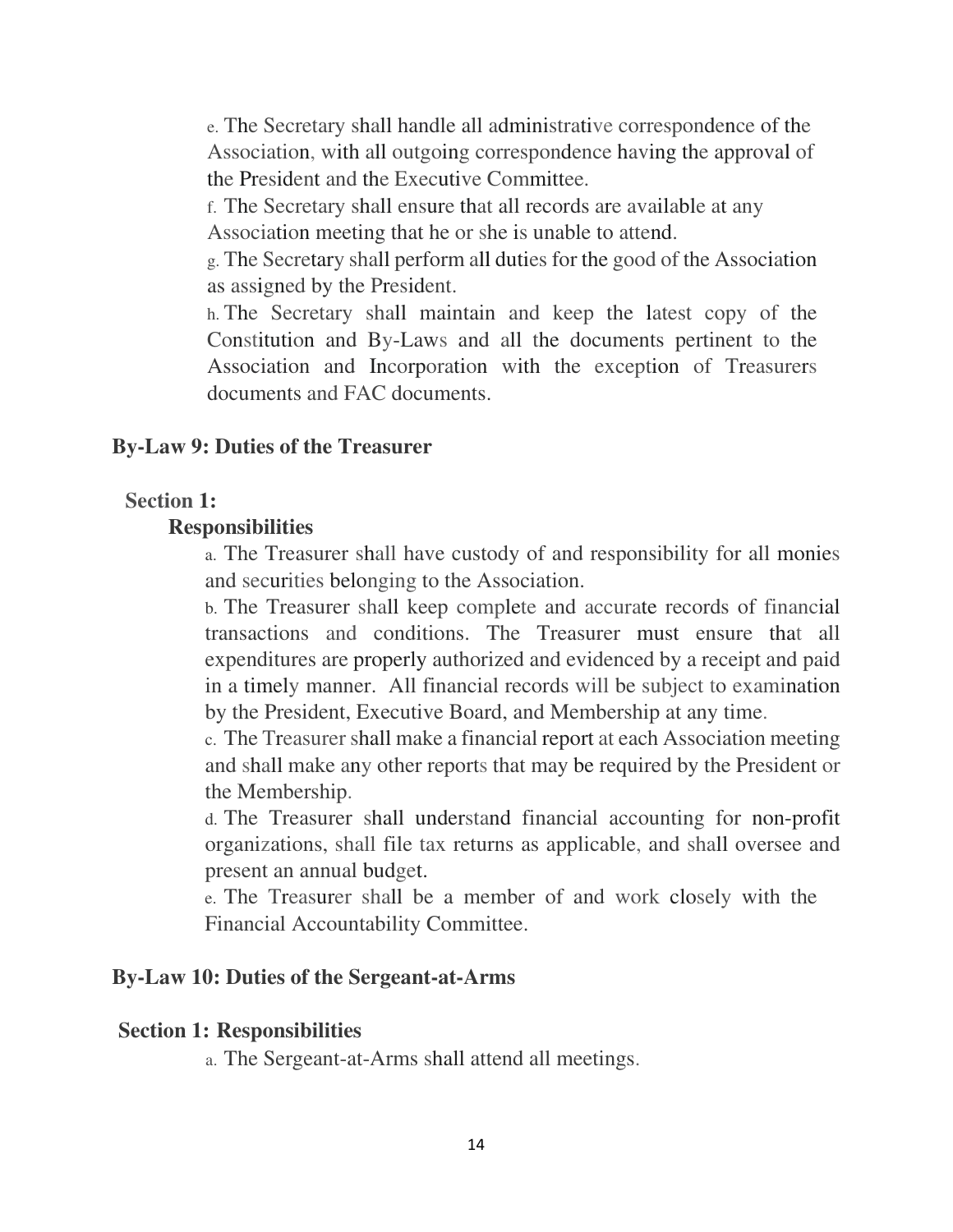b. The Sergeant-at-Arms shall keep order at all Meetings and shall use Roberts Rules of Order to decide all questions in debates of proceedings of the Association providing they do not conflict with the Association's Constitution and By-Laws.

c. The Sergeant-at-Arms shall act as a steward for the Association and as an objective observer.

d. The Sergeant-at-Arms shall understand and support the mission, goals and objectives of the Association.

e. Any Officer or Director can assume the responsibility of the Sergeantat-Arms in their absence.

#### **By-Law 11: Executive Committee**

#### **Section 1: Content**

The Executive Committee shall consist of the Officers, Sergeant -at-Arms and the Board of Directors.

#### **Section 2: Executive Committee Meetings**

Executive Committee meetings may be called by the President or three (3) or more members of the Committee. The entire membership of the Executive Committee must be notified at least forty-eight (48) hours in advance of such meetings.

#### **By-Law 12: Board of Directors**

#### **Section 1: Content**

The maximum number of directors shall be at seven (7), but in no case less than three (3) as may be designated from time to time by resolution of a majority of the entire Officers and Board of Directors. The number must always be an uneven number of members.

#### **Section 2: Responsibilities**

The Board of Directors shall manage the affairs of the Association with the input of the Membership and shall see that the Association functions within its corporate charter. They shall serve in an advisory capacity to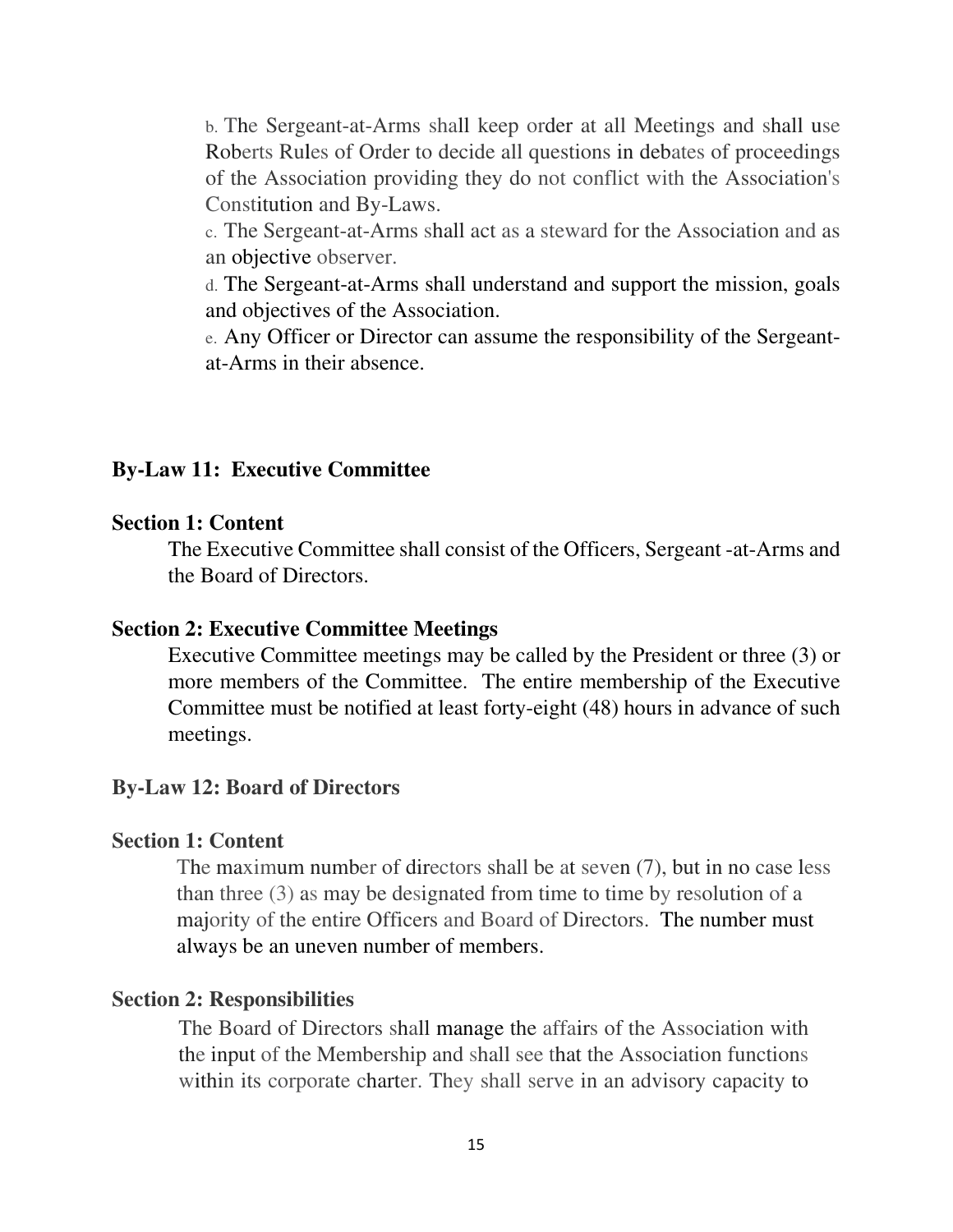the President. They will attend meetings monthly to discuss, review and guide the direction of the Association.

# **By-Law 13: Membership Committee**

### **Section 1: Committee Structure**

The Membership Committee shall be led by a Committee Chair. The Committee shall meet at the discretion of the Chair. The Membership Committee is a Standing Committee. The Committee should strive to have at least 5 members. If unanimously decided by the Committee there can be two Co Chairs instead of one Chair. All new projects must be presented to the Membership for approval before implementation.

## **Section 2: Objectives**

- a. Grow Active membership;
- b. Compile and maintain a computer-based database of members;
- c. Collaborate with Conrad reunion committees

# **By-Law 14: Communications / Publicity Committee**

## **Section 1: Committee Structure**

The Communication / Publicity Committee shall be led by a Committee Chair. The Committee shall meet at the discretion of the Chair. The Communication / Publicity Committee is a Standing Committee. The Committee should strive to have at least 5 members. If unanimously decided by the Committee there can be two Co Chairs instead of one Chair. All new projects must be presented to the Membership for approval before implementation.

#### **Section 2: Objectives**

- a. Develop and publish an e-newsletter on the website;
- b. Expand the website to give the best return to the association
- c. Develop and establish press releases and advertising formats.

### **By-Law 15: Fundraising/Events Committee Section 1: Committee Structure**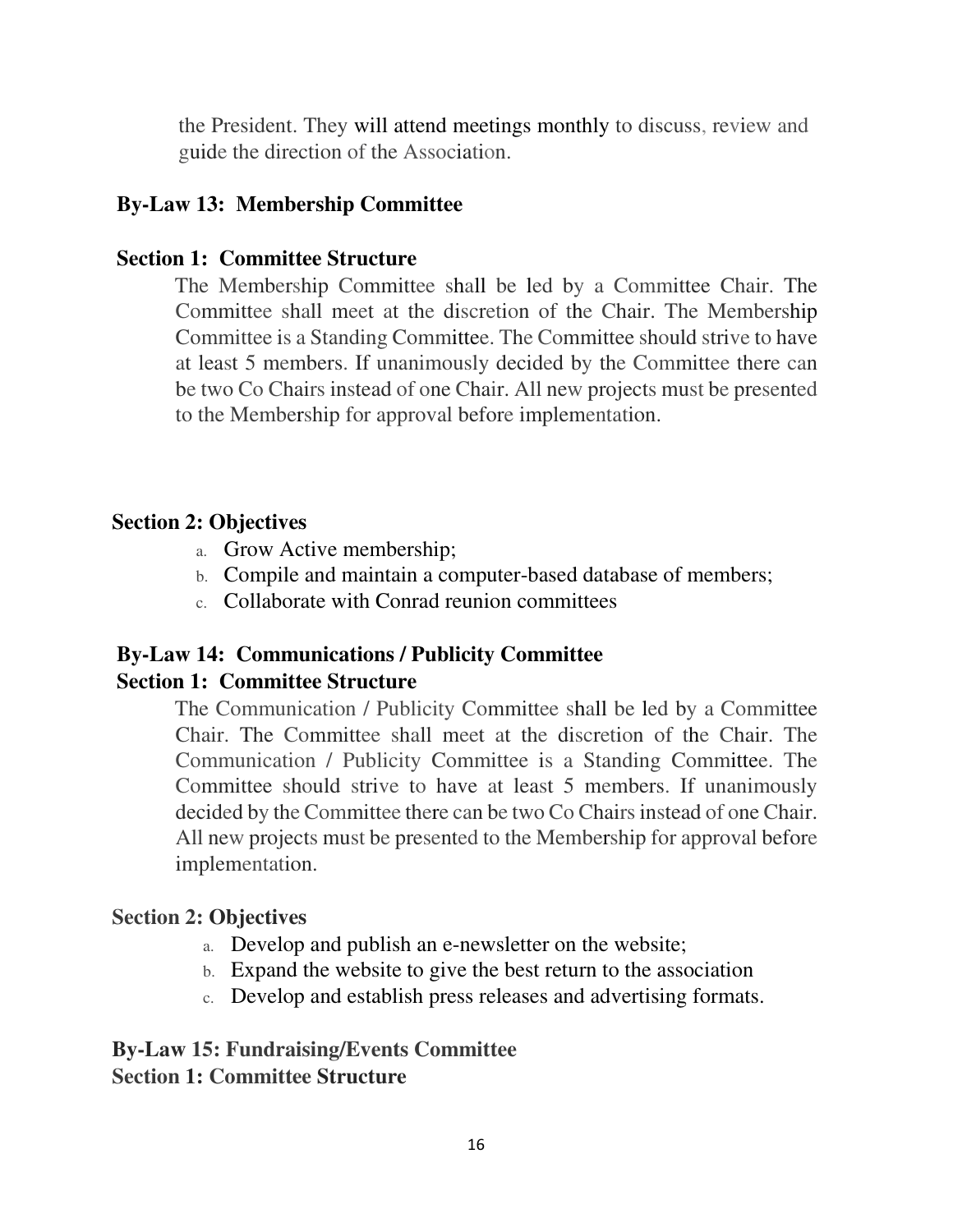The Fundraising/Events Committee shall be led by a Committee Chair. The Committee shall meet at the discretion of the Chair. The Fundraising/Events Committee is a Standing Committee. The Committee should strive to have at least 5 members. If unanimously decided by the Committee there can be two co- Chairs instead of one Chair. All new projects must be presented to the Membership for approval before implementation.

# **Section 2: Objectives**

- a. Establish a calendar of fundraising / events activities annually
- b. Host an annual recognition event.
- c. Establish goals for the year
- d. Collaborate with Conrad Schools of Science PTO, Athletic Booster and Arts Booster e. committees
- e. Conduct an inventory of all items sold for the purpose of Fundraising by the Association at least once a year. The number as well as the timing of the inventories is at the discretion of the Chair. A report with results of the inventory shall be made to the Association at the Association's next meeting. A copy of the inventory shall be sent to the Chair of the Financial Accountability Committee to help ensure the financial health of the Association as well as assist in answering any questions which may arise in the future.

# **By-Law 16: Financial Accountability Committee (FAC)**

# **Section 1: Committee Structure**

The Financial Accountability Committee shall be led by a Committee Chair. The Committee shall meet at the discretion of the Chair. The Financial Accountability Committee is a Standing Committee. The Committee should strive to have at least 5 members. If unanimously decided by the Committee there can be two Co Chairs instead of one Chair. All new projects must be presented to the Membership for approval before implementation.

# **Section 2. Objectives**

- a. Ensure the financial health of the Association.
- b. Establish guidelines for the protection of the Association 's 501(c) (3) nonprofit status.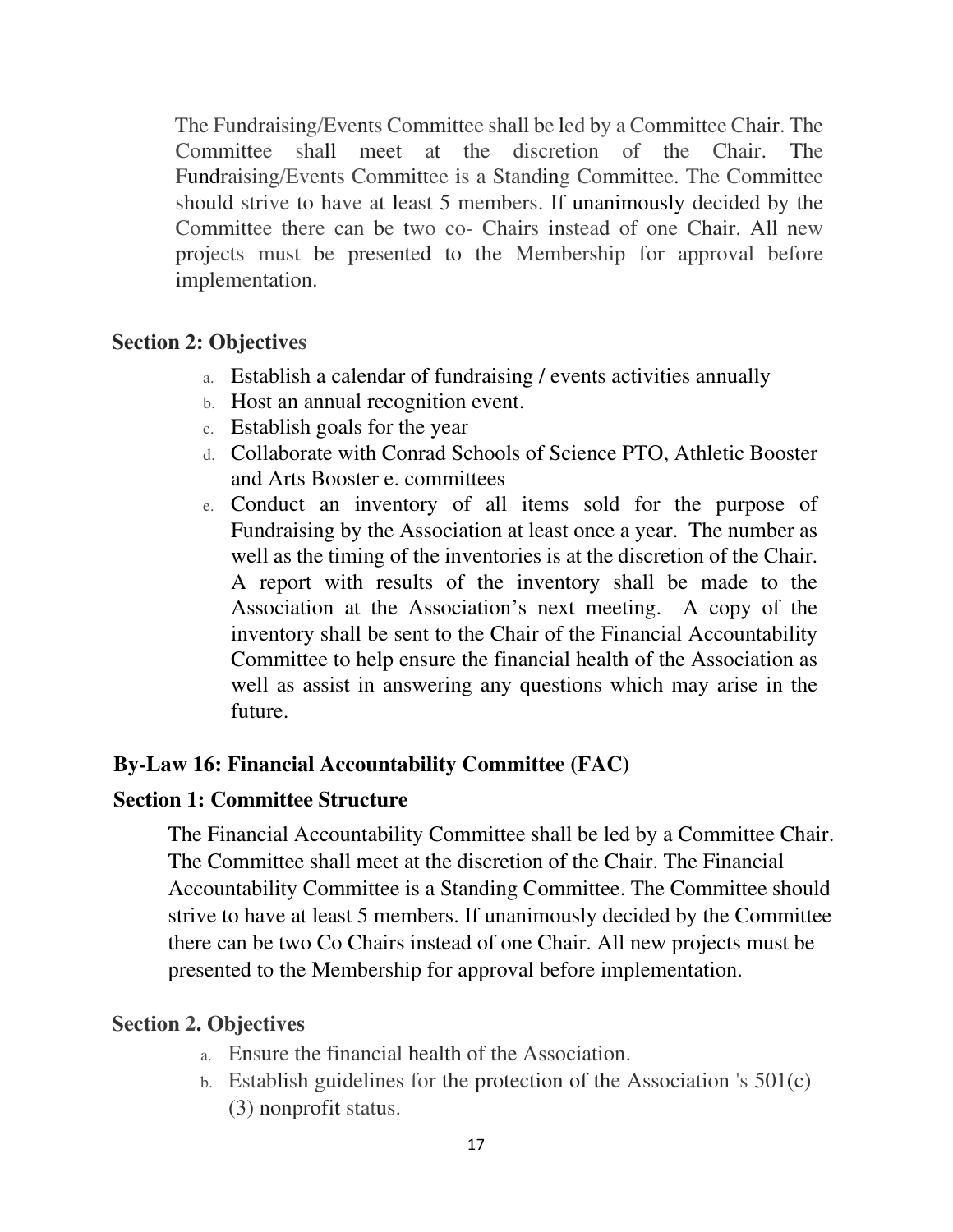c. Conduct a financial review of all records once a year during the July timeframe and report the Committee's findings to the President at the Association's August meeting.

# **By-Law 17: Museum/Historical Committee**

#### **Section 1: Committee Structure**

The Museum/Historical Committee shall be led by a Committee Chair. The Committee shall meet at the discretion of the Chair. The Museum/Historical Committee is a Standing Committee. The Committee should strive to have at least 5 members. If unanimously decided by the Committee there can be two Co Chairs instead of one Chair. All new projects must be presented to the Membership for approval before implementation.

#### **Section 2: Objective**

The Museum/Historical Committee objective is to curate, collect and display, in the museum, memorabilia promoting the past and present of the Conrad Schools.

#### **By Law 18: Ad-Hoc Committees**

#### **Section 1: Creation and Dissolution**

The President or the Executive Committee may, at any time, create or dissolve any Ad-Hoc Committee as deemed necessary. The Chair of any Ad-Hoc Committee will report to the President unless otherwise stated in the Committee's directive. All new projects must be presented to the Membership for approval before implementation.

# **By-Law 19: Amendment of By-Laws**

# **Section 1: Amendment**

Subject to the power of the members, if any, of this corporation to adopt, amend, or repeal the bylaws of this corporation and except as may otherwise be specified under provisions of law, these bylaws, or any of them, may be altered, amended, or repealed, and new bylaws adopted by approval of the Executive Committee, consisting of the Officers, Sergeant-at-Arms and the Board of Directors.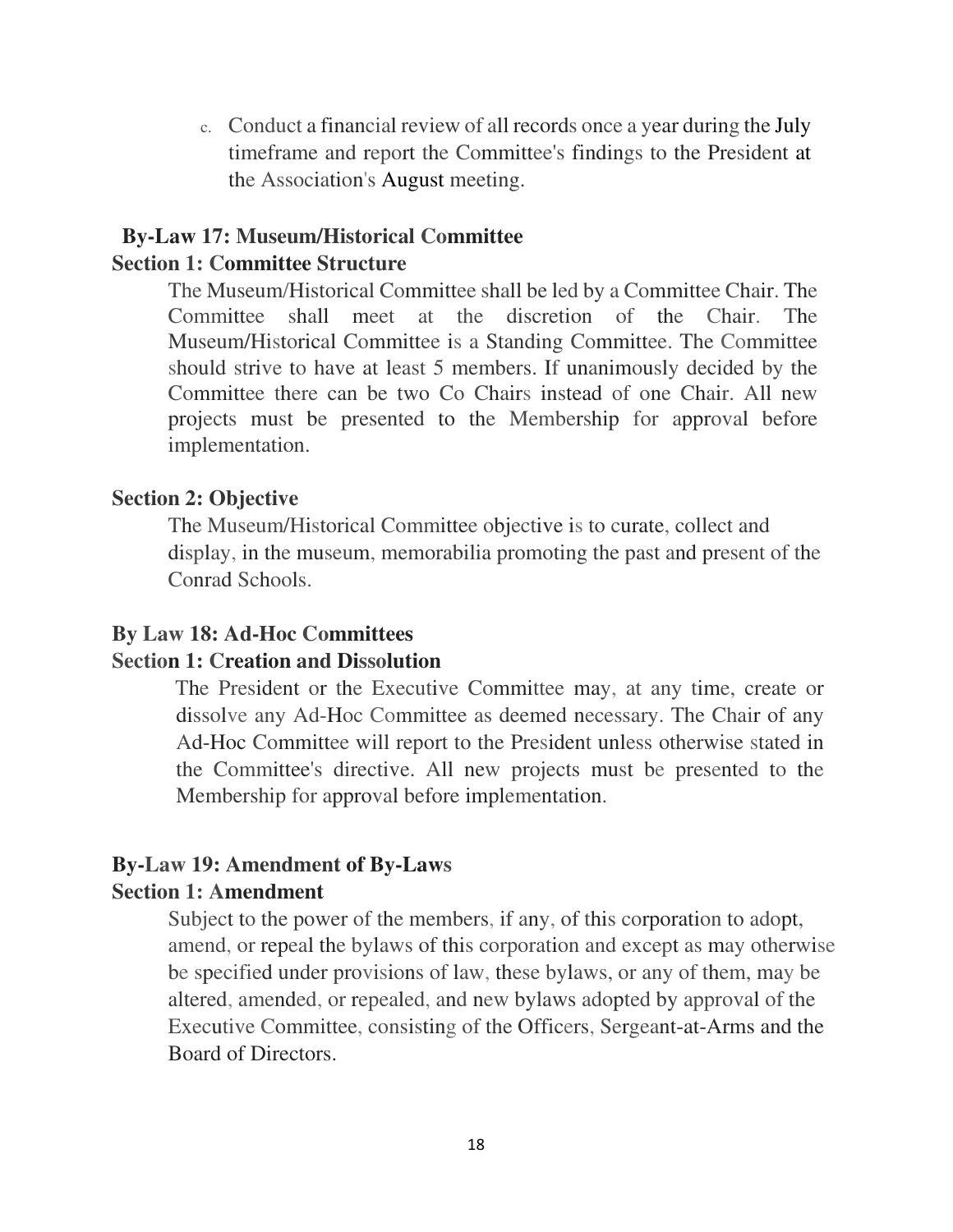## **By-Law 20: Construction and Terms**

If there are any conflicts between the provisions of these by-laws and the articles of incorporation of this corporation, the provisions of the articles of incorporation shall govern.

Should any of the provisions or portions of these by-laws be held unenforceable or invalid for any reason, the remaining provisions and portions of these by-laws shall be unaffected by such holding. All references in these bylaws to the articles of incorporation shall be to the articles of incorporation, articles of organization, certificate of incorporation, organizational charter, corporate charter, or other founding document of this corporation filed with an office of this state and used to establish the legal existence of this corporation. In the event of the liquidation/ dissolution, or winding up of this Corporation, the Officers and Board of Directors actions will be as outlined in Article Ninth of the Certificate of Incorporation and disposition within the meaning of Section  $501(c)(3)$  of the Internal Revenue code.

All references in these by-laws to a section or sections of the Internal Revenue Code shall be to such sections of the Internal Revenue Code of 1986 as amended from time to time, or to corresponding provisions of any future provisions of any future federal tax code.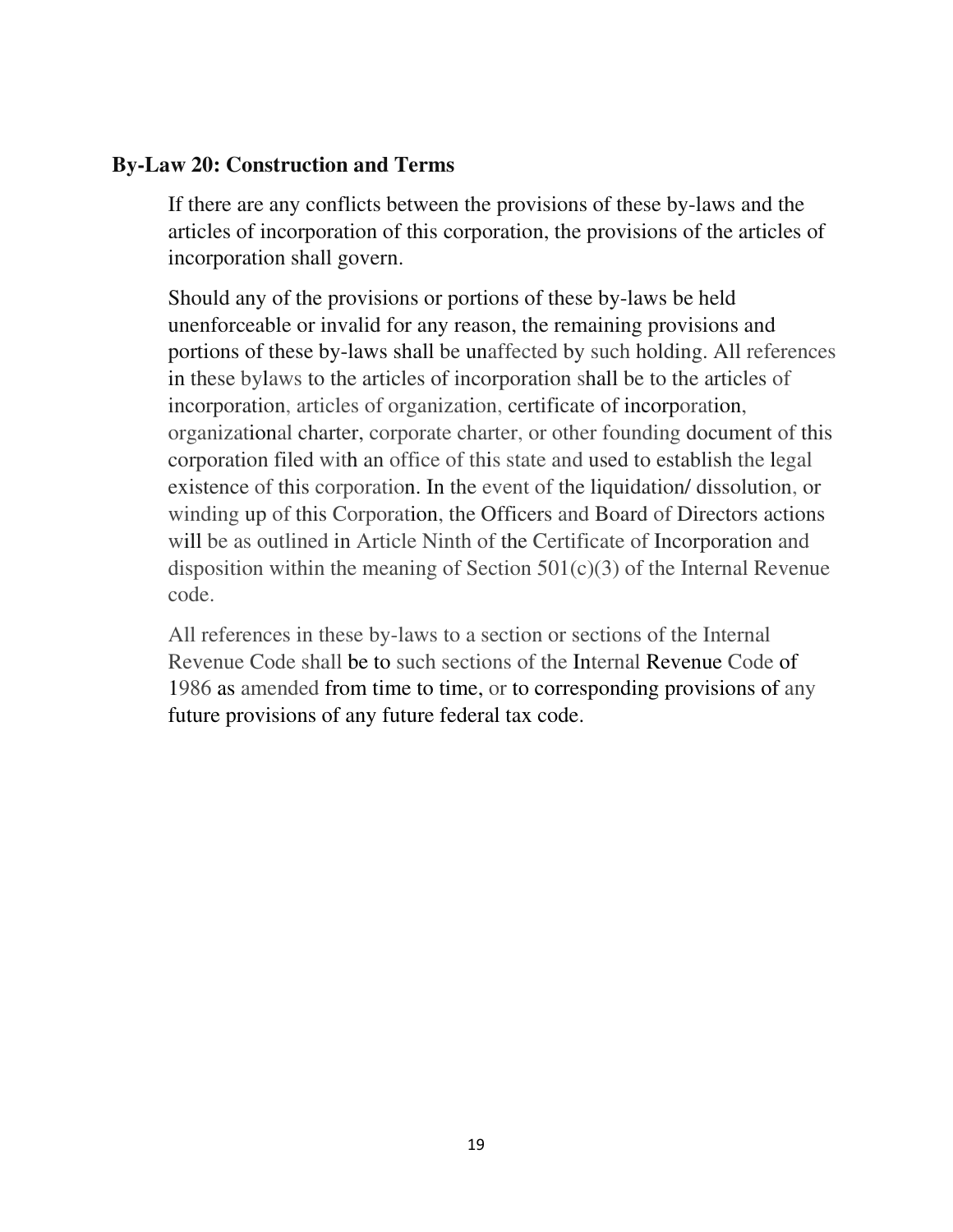# **ADOPTION OF CONSTITUTION & BYLAWS**

We, the undersigned, are all of the initial officers and incorporator of this corporation, Henry C. Conrad Alumni Association Inc., and we consent to, and hereby do, adopt the foregoing, consisting of the 19 preceding pages as the Constitution and By-Laws of this corporation.

Dated:

President

Vice President

Secretary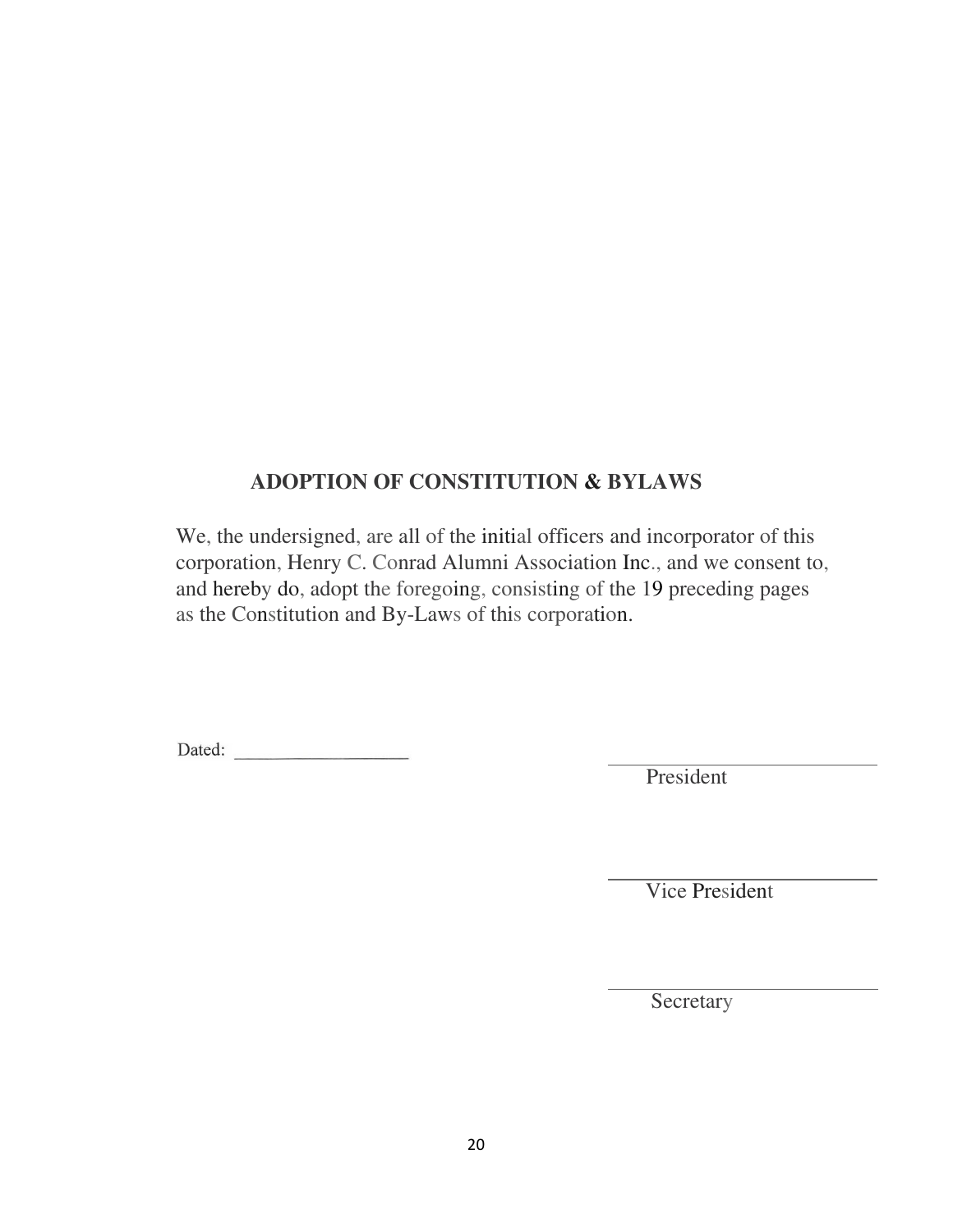Treasurer

## **RESOLUTIONS ADOPTED BY INCORPORATOR**

#### **OF**

# **HENRY C. CONRAD ALUMNI ASSOCIATION, INC.**

The undersigned being the sole Incorporator of the Corporation hereby adopts the following resolutions.

- (1) RESOLVED, that a copy of the Certificate of Incorporation of the Henry C. Conrad Alumni Association Inc., together with the original receipt showing payment of the statutory organization tax and filing fee, be inserted in the Corporate Kit, Minute Section of the Corporation.
- (2) RESOLVED, that the form of First Constitution & By-Laws submitted to this meeting be, and the same hereby are, adopted as and for the Constitution & By-Laws of the Corporation, and that a signed copy